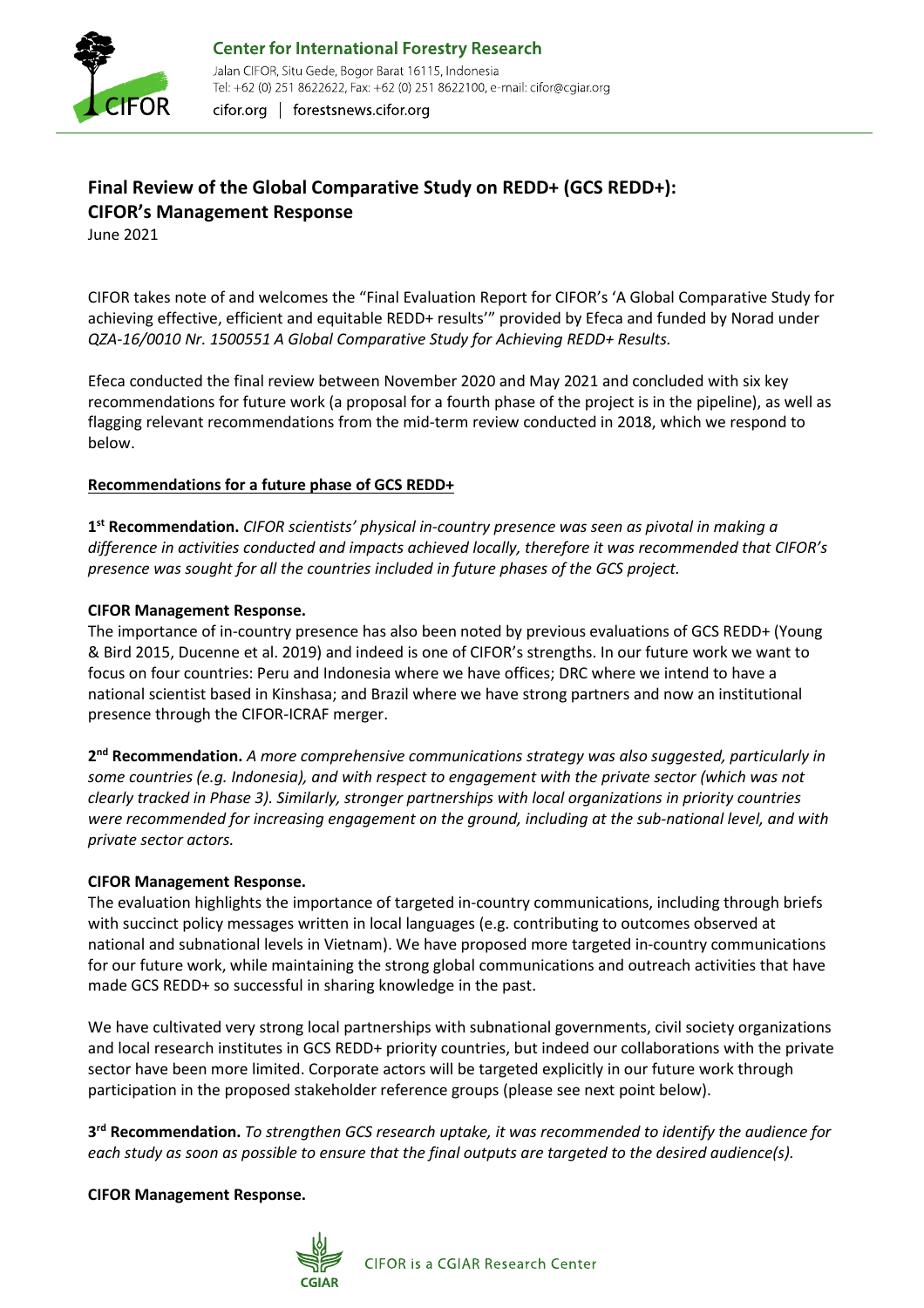At the onset of our future work, we intend to create a reference group of key stakeholders in each priority country based on country-level theories of change, which will be nested into a global theory of change. We will work with these reference groups to co-produce knowledge through science-policy platforms. This approach will allow for more effective stakeholder engagement towards outcomes, as well as assist in the internal monitoring of stakeholders' use and uptake of knowledge for policy and practice.

**4th Recommendation.** *Country pages on CIFOR GCS website were also suggested, together with a more sophisticated way to 'filter' publications, in order to facilitate access to more targeted content. This was mainly due to the vast amount of resources available on CIFOR GCS website, and the lack of stakeholders' time. For instance, this could be particularly helpful for local CSOs looking for country and/or topic specific evidence.*

#### **CIFOR Management Response.**

We are revamping the [GCS REDD+ website](https://www2.cifor.org/gcs/) to provide a more user-friendly interface and better, more targeted search capabilities. The website will include knowledge portals in Spanish, Portuguese, French and Bahasa Indonesia to feature content that can be accessed by actors in the four countries targeted in our future work, in their languages.

**5th Recommendation.** *Amongst other topics, further research on Benefit Sharing Mechanisms was suggested by stakeholders interviewed, including on the integration of PES and solutions for sustainable livelihoods to help local communities to effectively use PES financial resources. This was linked with the potential to focus more on financing mechanisms for REDD+ initiatives, leveraging the private sector and voluntary carbon markets, particularly at the jurisdictional level.*

#### **CIFOR Management Response.**

As REDD+ finance increases, improved transparency of the revenue flows from current and prospective REDD+ benefit sharing mechanisms can help foster confidence among stakeholders and create political support for further investments in tropical forests. CIFOR has a strong track record of work on REDD+ [benefit sharing](https://www2.cifor.org/redd-benefit-sharing/interactive-tool-explores-policy-options-sharing-redd-benefits/) and finance, which we intend to build on towards providing input for revising ART-TREES guidance on REDD+ benefit (and cost) sharing and informing REDD+ benefit sharing mechanisms in the priority countries.

**6th Recommendation.** *It is suggested that a fully implemented MELIA system is used from the start of Phase 4.*

## **CIFOR Management Response**

As noted by Efeca, the existing MELIA plan (Thuerer & Rouge 2019) was developed and introduced following the 2018 mid-term review recommendation. A main component of this MELIA system, the 'Stories of Change', was developed in the final year of the project and provided extremely useful insights for current and future work (see below). We have followed Efeca's suggestion of continuing these stories and expanding them to encompass global impacts by incorporating them in the MELIA description in the phase 4 proposal. We will also establish the previously recommended outcome influence logs into the project MELIA system, as well as country-level theories of change.

CIFOR's Quality for Impact team (Q4I) will prepare the MELIA system for the next phase of GCS REDD+ based on the final global and country specific result frameworks.

#### **Relevant recommendations from the mid-term review flagged by Efeca**

Efeca reviewed the four key recommendations from the mid-term review to assess their progress by the end of GCS REDD+ phase 3.

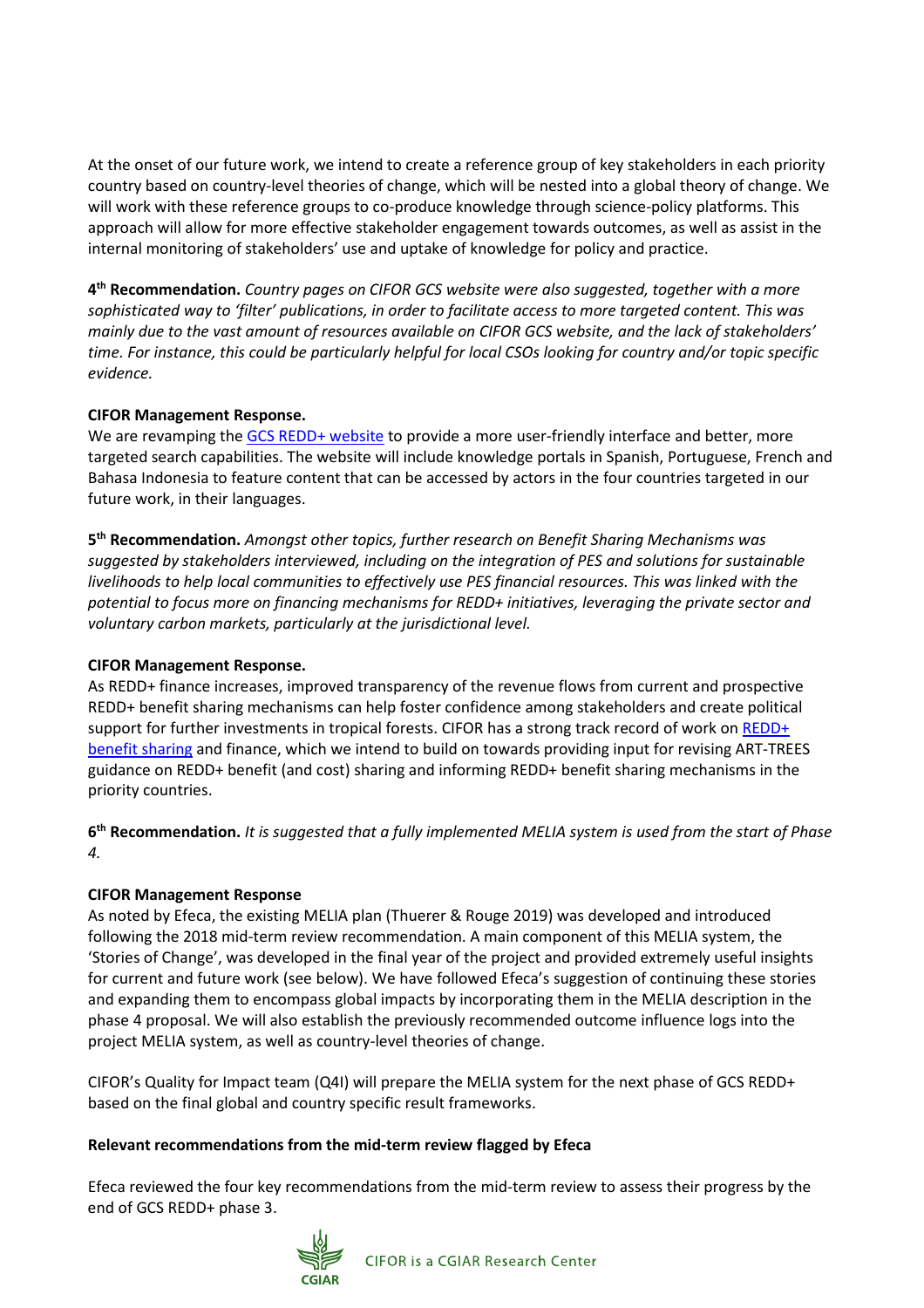**1st MTR Recommendation.** *Produce a short strategy document outlining what makes for the best 'match' between CIFOR and its collaborating organizations* (indicated by Efeca as 'not yet fully addressed') Our global partnership strategy for GCS REDD+ has followed that of the broader CGIAR Research Program on Forests, Trees and Agroforestry in which the project is embedded, and we have broad networks of government, civil society, private sector and research partners in the countries where we work. That said, we plan to develop a country-specific partnership strategy papers alongside the country-level theories of change that will allow for more strategic local partner engagement moving forward.

**2nd MTR Recommendation.** *The MELIA system should be put in place as soon as possible. It can be very useful to assess the pathways' effectiveness and the contribution of the project to final outcomes* (indicated by Efeca as 'fully addressed in 2020/2021')

As mentioned in the previous section, the MELIA plan began to be implemented in 2020 and will be revised for a fourth phase of the project.

**3rd MTR Recommendation.** *Providing information and exerting influence: "Enough information" and "not enough influence", in relative terms. Using the MELIA, the module leaders should be able to better identify obstacles and remedy them accordingly. It is not only about improving the flow of information and action but also positioning the product between information and influence* (indicated by Efeca as 'partially addressed')

The MELIA plan addresses this recommendation and lessons learned from the 'Stories of Change' (below) will be applied to future project work. Annual reflections about the project's engagement strategies - based on country-level theories of change and partnership strategy papers - will help to identify obstacles and make necessary modifications to the communications and engagement strategy.

**4th MTR Recommendation.** *Not to engage into developing country-specific theory of change. The generic theory of change can still be used for the remaining implementation period of time. Instead, the project should select and closely monitor up to four selected policy trajectories in order to enrich the body of knowledge on the process (stories of change)* (indicated by Efeca as 'partially addressed')

This recommendation should be considered fully addressed through the completion of the following four GCS REDD+ 'Stories of Change' in Vietnam, Indonesia and Peru:

- 1) Payments for Forest Environmental Services in Vietnam: Strengthening effectiveness through monitoring and evaluation (Pham et al. 2021)
- 2) Supporting district-level jurisdictional approaches in Indonesia (Nofyanza et al. 2021)
- 3) CIFOR's science on wetlands for Indonesian MRV and FREL development (Bhomia et al. 2021)
- 4) *Cómo vamos?* A tool to support more equitable co-management of Peru's protected areas (Sarmiento-Barletti et al. 2021)

We will continue to document 'Stories of Change' at subnational and national, as well as global, levels. Also, as mentioned in the previous section, we plan to develop country-level theories of change for the next phase of GCS REDD+, because these will allow for greater specificity and hence, efficiency. This strategy diverges from the MTR recommendation, but follows the observation in the final review on the value of nested theories of change.

#### **References**

Bhomia, RK, Nofyanza S, Thuerer T, O'Connell E, Murdiyarso D, in press. CIFOR's science on wetlands for Indonesian MRV and FREL development. CIFOR Infobrief, Bogor, Indonesia.

Ducenne, Q et al., 2019. *A global comparative study for achieving effective, efficient and equitable REDD+ results (2016-2020): Midterm Review 2018 Draft Final Report,* s.l.: Resources & Synergies Development.